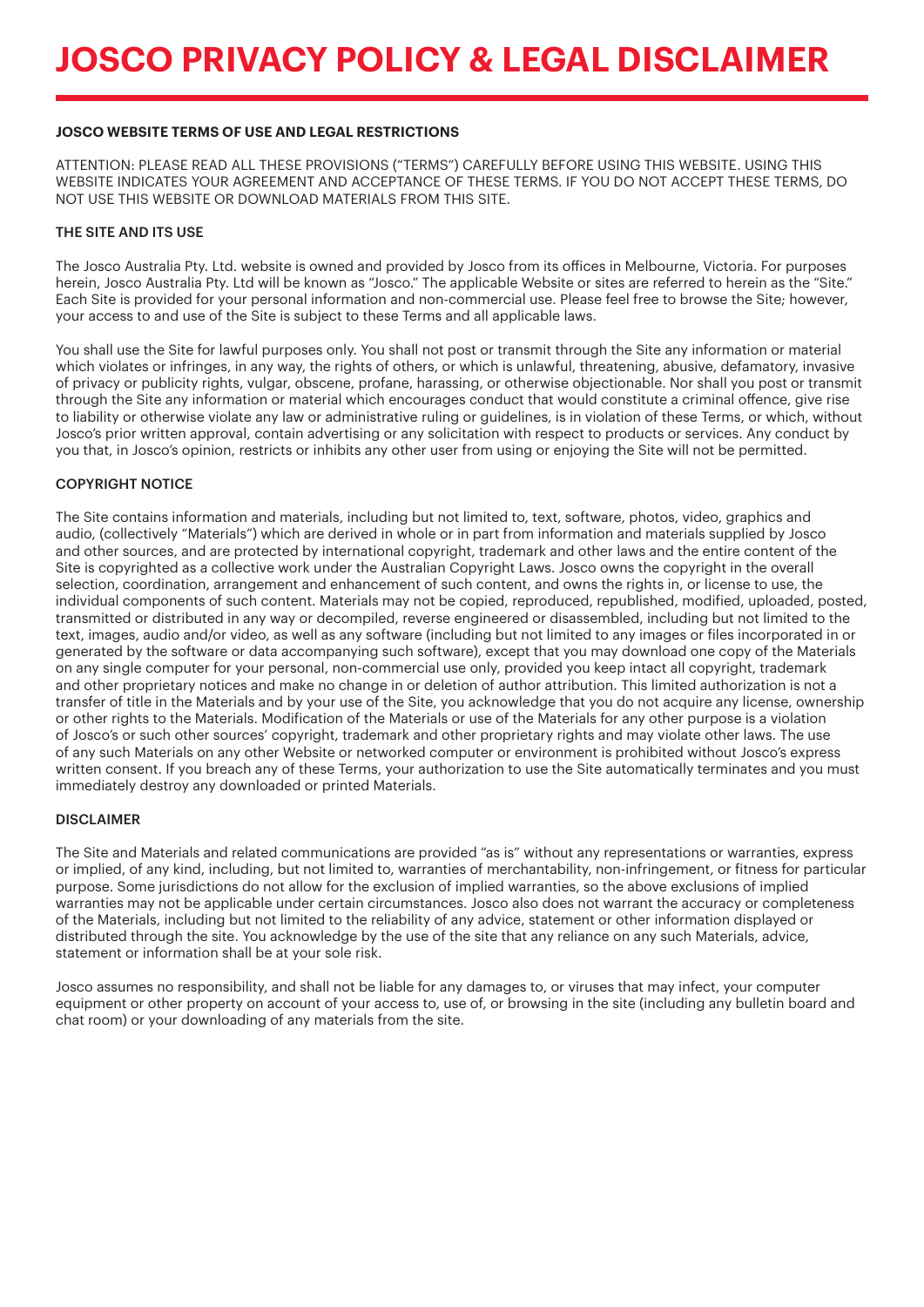# THIRD-PARTY SITES

Josco may provide as a convenience to you, links to Web sites operated by other entities and persons, but makes no representations whatsoever about any other Web site which you may access through this one. Any link to a non-Josco Web site does not mean that Josco endorses or accepts any responsibility for the content, or the use of such Web site. If you use these sites, you do so at your own risk. Josco makes no warranty or representation regarding, and does not sponsor or endorse, any linked Web sites or the information or materials appearing thereon or any of products and services described thereon. Furthermore, links do not imply that Josco is affiliated or associated with, or that any linked site is authorized to use any trademark, trade name, logo, or copyright of Josco.

### THIRD PARTY CONTENT

Any opinions, statements, services, offers or other information or content expressed or made available in the Site by any third party are those of the respective authors) or distributors) and not of Josco. Limitation of Liability Your use and browsing of the Site is at your risk. If you are dissatisfied with any of the Materials contained in the Site, or with any of these Terms, your sole and exclusive remedy is to discontinue accessing and using the Site.

Under no circumstances will Josco, its suppliers or other third parties mentioned at, or involved in creating, producing, or delivering the Site be liable for any direct, incidental, consequential, indirect, special or punitive damages whatsoever (including without limitation, costs and expenses of any type incurred, lost profits, lost data or programs, and business interruption) arising out of your access to, use, inability to use or the results of use of the site, any web sites linked to the Site, or any Materials contained at any or all such Sites (including but not limited to those caused by or resulting from a failure of performance; error; omission; linking to other web sites; interruption; deletion; defect; delay in operation or transmission; computer virus; communication line failure; or destruction, unauthorized access to, alteration of, or use of any computer or system), whether based on warranty, contract, tort, negligence, strict liability, or any other legal theory and whether or not josco was advised of the possibility of such damages.

Josco shall have no liability or responsibility for any acts, omissions, or conduct of any user or other third party.

Josco's obligations and responsibilities regarding its products and services are governed solely by Josco's terms and conditions of sale or license under which such products and services are sold or licensed. Copies of such terms and conditions are available from the applicable Josco entity.

#### INFORMATION PROVIDED BY YOU

Accordingly, Josco does not want you to, and you should not, send any confidential or proprietary information to Josco through the Site unless specifically requested by Josco. Please note that any unsolicited information or material sent to Josco will be deemed not to be confidential or proprietary. By submitting information and material to the Site, you automatically grant to Josco (or warrant that the owner of such information and material has expressly granted to Josco) a royalty-free, perpetual, irrevocable, unrestricted, right and license to use, reproduce, display, perform, modify, adapt, publish, translate, transmit and distribute, or otherwise make available to other such information and material (in whole or in part and for any purpose) worldwide and/or to incorporate it in other works in any form, media, or technology now known or hereafter developed. You also agree that Josco is free to use any ideas, concepts, know-how, or techniques that you send Josco for any purpose.

As further provided above, Josco does not want to receive, and you are deemed to covenant and agree through the use of the Site not to provide, any information or materials to Josco that are defamatory, threatening, obscene, harassing, in violation of any law, governmental requirements or otherwise unlawful, or that incorporate the proprietary information or materials of another person or entity.

You shall not upload, post or otherwise make available on the Site any information and material protected by copyright, trademark or other proprietary right without the express written permission of the owner of such right(s). You shall be solely liable for any damages resulting from any infringement of copyright, proprietary rights, or any other harm resulting from such a submission.

#### **CHANGES**

Josco reserves the right, in its sole discretion, to revise these Terms at any time and correct any errors or omissions in any portion of the Site and Materials. Materials may also be changed, modified, added, or removed and updated without notice at any time; however, Josco is under no obligation to update Materials. Josco may also make changes in the products, services, programs, or prices (if any) described in the Site at any time without notice. Your continued use of the Site after any change Josco makes to the Site will be considered acceptance of those changes. You should revisit these Terms from time to time to review the then-current Terms because they are binding on you.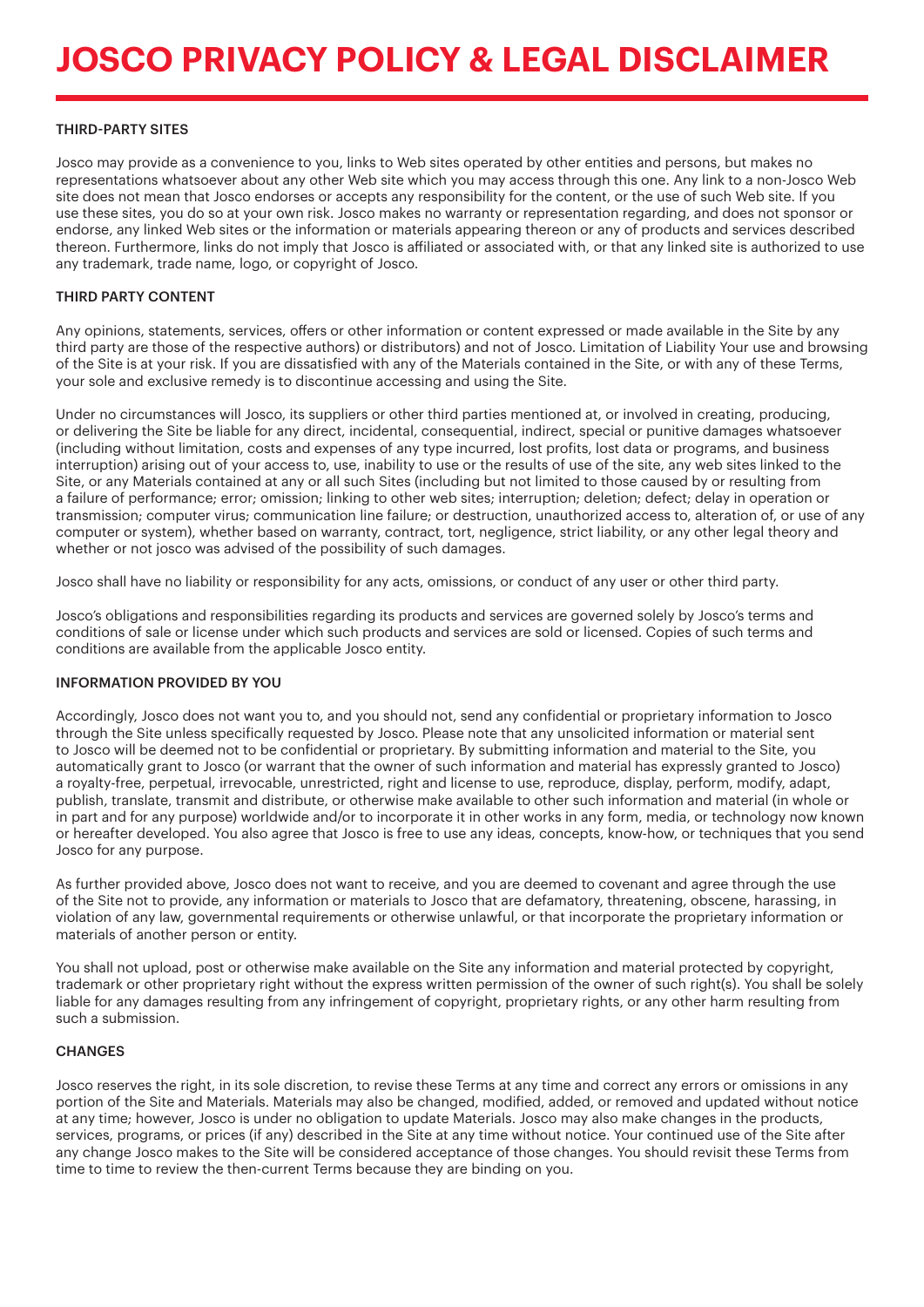# **JOSCO PRIVACY POLICY & LEGAL DISCLAIMER**

# LINKING TO SITE:

Anyone linking to Josco's Site must comply with Josco's guidelines for linking to Josco's Site and all applicable laws.

### INTERNATIONAL USERS

The Site is administered by Josco from its offices in Australia. Materials published at the Site may refer to products, programs, or services that are not available in your country. Consult your local Josco business contact in this regard. Furthermore, Josco makes no representation that the Materials at the Site are appropriate or available for use at other locations outside of Australia and access to them from territories where there contents are illegal is prohibited. You may not use the Site or export information and materials in violation of the export laws of Australia or any other country. If you access the Site from a location outside of Australia, you are responsible for compliance with all applicable laws.

### GOVERNING LAW

These Terms shall be governed by the laws of Australia, without giving effect to any principles of conflicts of law. If any provision of this Agreement and Terms shall be unlawful, void, or for any reason unenforceable then that provision shall be severable from these Terms and shall not affect the validity and enforceability of any remaining provisions.

These Terms constitute the entire agreement between Josco and you with respect to your use of the Site. Any cause of action you may have with respect to your use of the Site must be commenced within six (6) months after the claim or cause of action arises.

### **PRIVACY**

Josco Australia Pty. Ltd. are bound by the Privacy Act 1988 (Cth) (Privacy Act). This Privacy Policy explains how we handle your personal information, and the ways in which you can contact us about the personal information that we hold about you.

#### *WHAT IS PERSONAL INFORMATION?*

"Personal information" is information that identifies you or could reasonably identify you.

This information may include:

•Your name

•Your contact details including mailing address, physical address, delivery address, email address and phone number •Your purchase history, location and product preferences.

# HOW IS YOUR INFORMATION COLLECTED?

We collect personal information from customers, suppliers (and their employees) and prospective employees. All personal information is collected by lawful and fair means. We generally collect information directly from you, such as when we communicate in person, by telephone, mail or email, when you place an order for our products or services, register, and make an enquiry or provide feedback via our website.

We may collect your information from third parties including from:

• A publicly available source (where it is unreasonable or impracticable to obtain information directly from you), or • Your employer (if your employer is our supplier).

At times, we may obtain contact details of potential customers from third parties where doing so is permitted by law.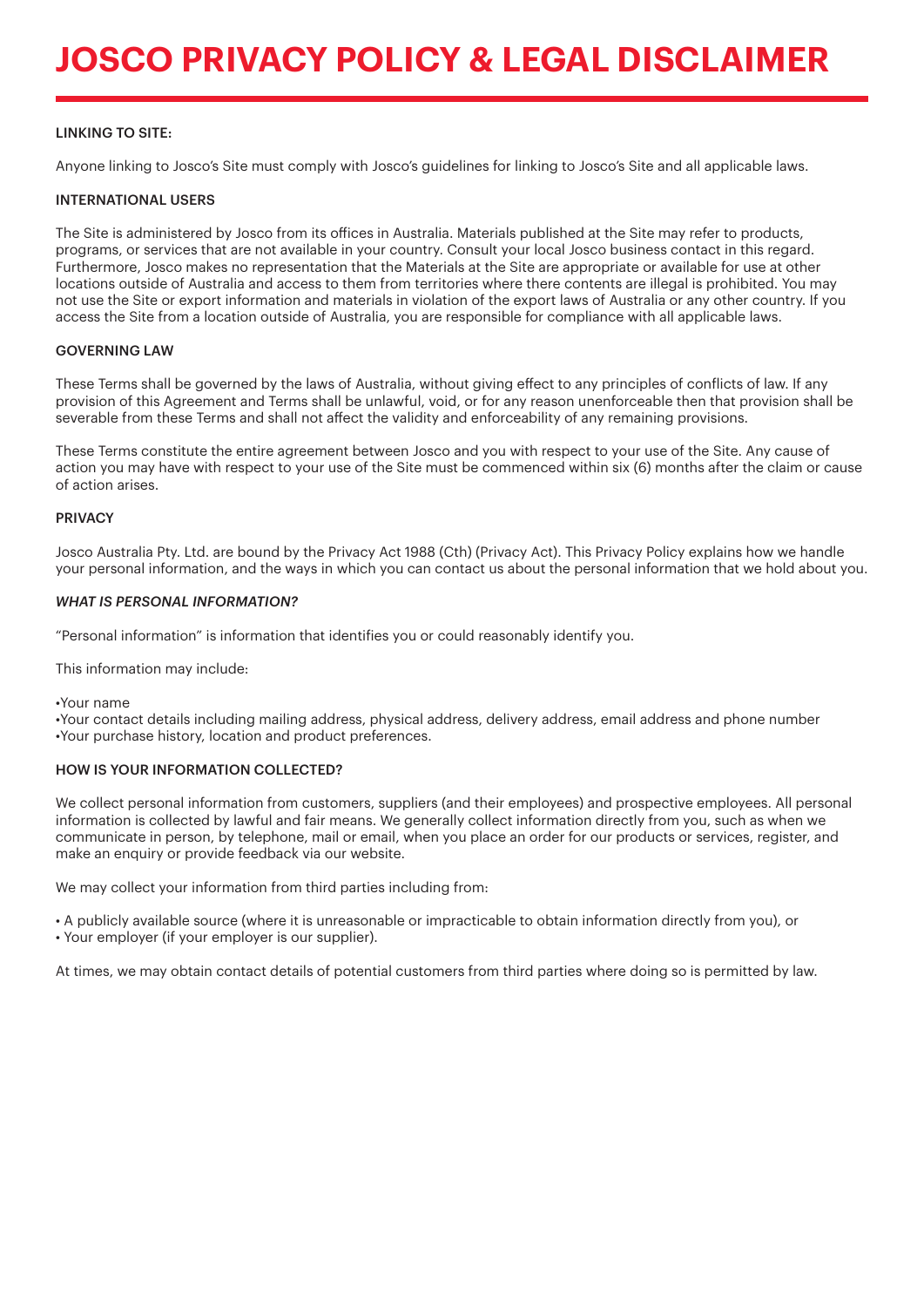# **JOSCO PRIVACY POLICY & LEGAL DISCLAIMER**

# WHAT ARE THE PURPOSES OF HANDLING YOUR PERSONAL INFORMATION?

We collect, hold, use and disclose the personal information reasonably necessary for, or related to, one or more of our functions or activities as a provider of our products and services, which include:

• to interact with you

• to process transactions and deliver products and services to you

• to conduct research and quality assurance, including to ensure that our suppliers are compliant with our ethical sourcing policy

• to maintain our business records and otherwise manage our business

• to provide you with information and updates about our goods and services, and any activities or events which may be of interest to you

- for purposes disclosed to you and to which you have consented
- for purposes that you would otherwise reasonably expect, and
- for any other purposes required or permitted by law.

You have the right to refuse to provide us with personal information. However, if you decide to do so, we may be unable to provide you with goods and services you have requested or otherwise interact with you.

# WHO DO WE DISCLOSE YOUR INFORMATION TO?

We will only disclose your personal information for the purposes set out in this Privacy Policy. We may disclose your personal information to third parties including:

• our manufacturers and suppliers

• our service providers (including IT services, mailing houses, distribution services, recruitment services, debt recovery agents)

- our payment system operators and financial institutions
- our related companies and other business partners
- our professional advisers (including lawyers, accountants and auditors)
- your employees, agents and representatives
- any potential purchasers and their advisers (if a sale or other disposal of our business occurs), and
- government and regulatory authorities, and other parties where required or permitted by law.

In doing so, we may disclose your personal information outside of Australia to the United States of America, Europe and the Asia Pacific Region (including but not limited to China, Indonesia and New Zealand).

We take all reasonable steps to ensure that the organisations to which we disclose your personal information, including those located outside of Australia, are bound by confidentiality and privacy obligations with respect to the protection of your personal information.

#### SECURITY OF PERSONAL INFORMATION HELD BY JOSCO

We seek to ensure that your information is stored securely, both in paper-based and electronic files, and otherwise protect it from misuse, interference and loss caused by unauthorised access, modification or disclosure. Our employees and agents are obliged to treat any personal information held by us confidentially.

We maintain various security systems on our premises with respect to our paper-based files, and a secure electronic network system with respect to our electronic files.

When we no longer require your personal information (including when we are no longer required by law to keep records relating to you), we ensure that it is destroyed or de-identified.

# **COOKIES**

Our website uses "cookies", which are pieces of data that are stored on your hard drive containing details about your use of our website. Use of a cookie does not provide us with information about you that can be used to identify you. Rather, they anonymously track usage of our website, so that we can enhance users' experiences of our website. You may change the settings on your browser to reject cookies, however doing so will prevent you from access the secured pages of our website.

We also use IP addresses to analyse trends, administer our website, track use movements on our website, and gather broad demographic data for aggregate use, which we may share with our partners and advertisers. IP addresses are not linked to any information that could identify you.